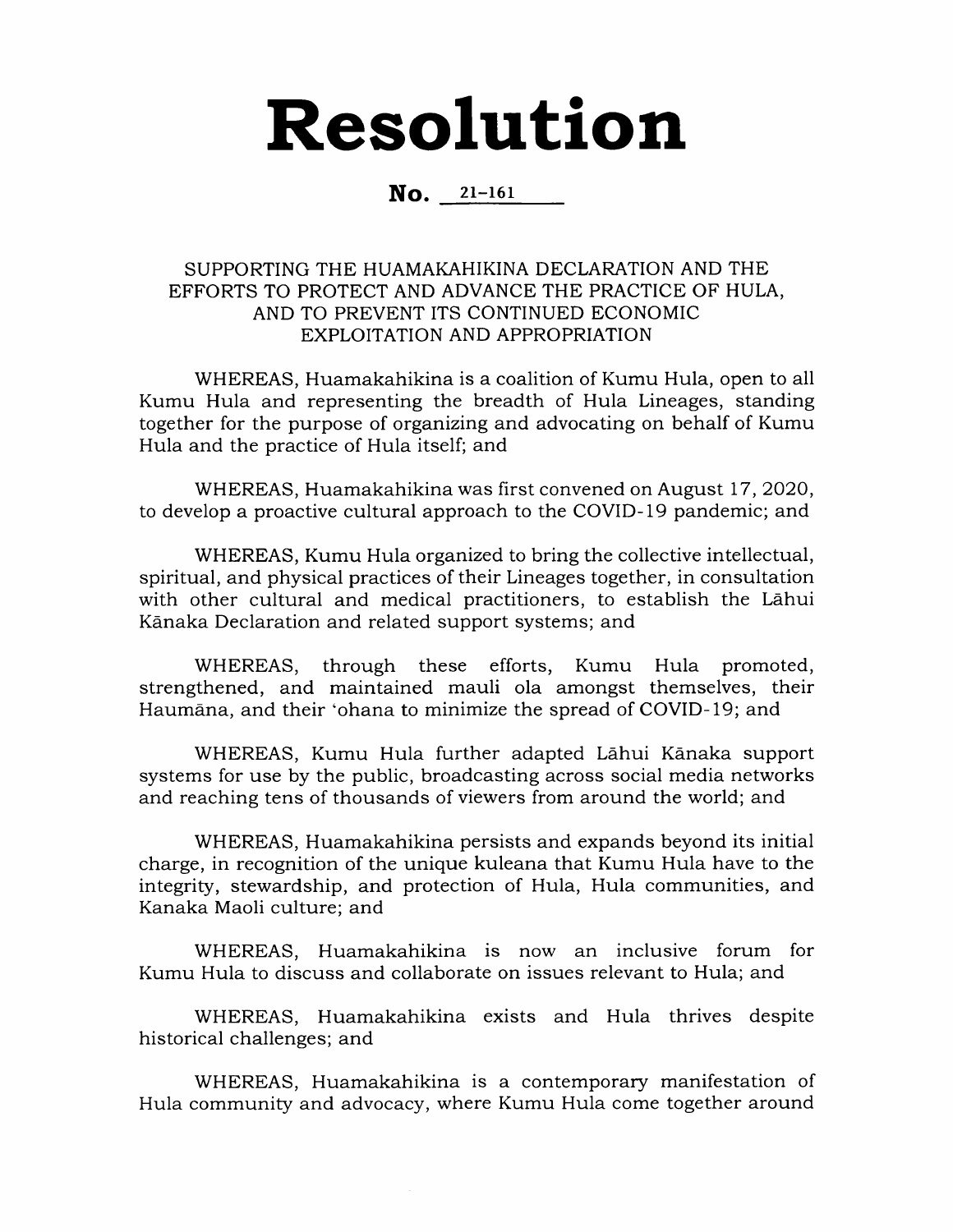all issues regarding Hula, the well-being of 'aina, and other Kanaka Maoli cultural activities in a manner and scale that is unprecedented; and

WHEREAS, on August 21-22, 2021, Huamakahikina assembled virtually at the Kupukalala Kumu Hula Convention, bringing together 200 lineally acknowledged Kumu Hula from across the Pae'aina o Hawai'i; ten states of the United States of America; and the countries of Japan, New Zealand, French Polynesia, France, and Spain in order to discuss and ratify this Declaration to be a living expression of the views of the body thereby convened; and

WHEREAS, Huamakahikina unifies and amplifies the voices of Kumu Hula to address challenges, both old and new, that impact Kumu Hula and that threaten the integrity of Hula, including:

- Abuse, Misrepresentation, Cultural Misappropriation, and Exploitation;
- Widespread Ignorance of Hula's Significance and Role;
- Insufficient Protection of Intellectual Property Rights;
- Lack of Recognition; and
- Lack of Access and Resourcing; and

WHEREAS, it is through pono and the kuleana of Kumu Hula that Huamakahikina proclaims the Huamakahikina Declaration on the Integrity, Stewardship, and Protection of Hula; and

WHEREAS, recognizing that existing laws and policies are inadequate for the protection and support of Hula, Huamakahikina calls upon policymakers to develop and implement policies and practices consistent with this Declaration, in full consultation with Kumu Hula; and

WHEREAS, Huamakahikina calls upon Hula practitioners. Hula communities worldwide. Kanaka Maoli, and all of Hawai'i to embrace this Declaration and to support actions by Huamakahikina to protect and advance Hula; and

WHEREAS, Huamakahikina is determined to take action to uphold the integrity of Hula; to build strategic relationships and networks for the advancement of Hula, Kumu Hula, Huamakahikina; to organize and advocate for the pono stewardship and protection of Hula within public.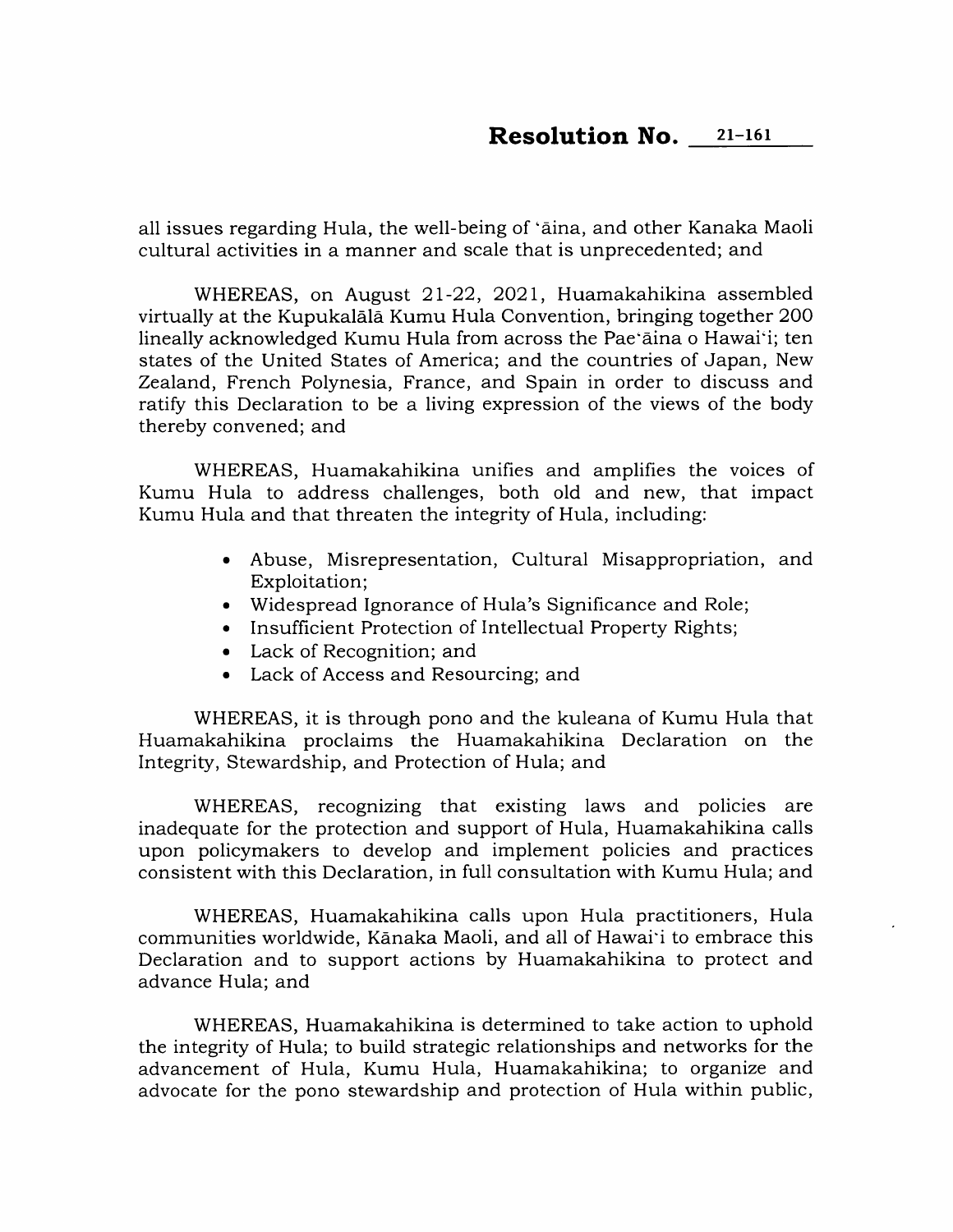professional, and commercial spheres; to support the intellectual property rights of Kumu Hula; to organize and advocate for access, recognition, public funding, facilities, and other resources in support of Hula; to cultivate Hula as a source of well-being; and to ensure that Hula flourishes for countless generations to come; now, therefore.

BE IT RESOLVED by the Council of the County of Maui:

- 1. That it supports the Huamakahikina Declaration and efforts to protect and advance the practice of Hula, and commits to resourcing Hula to the fullest extent possible;
- That it urges the Mayor to support the Huamakahikina Declaration and efforts to protect and advance the practice of Hula, and to commit to resourcing Hula to the fullest extent possible; and 2.
- That certified copies of this Resolution be transmitted to Honorable David Y. Ige, Governor, State of Hawai'i; Honorable Michael P. Victorino, Mayor, County of Maui; Carmen Hulu Lindsey, Board of Trustees Chair, Office of Hawaiian Affairs; Dr. Sylvia M. Hussey, Chief Executive Officer, Office of Hawaiian Affairs; Jonathan Johnson, Executive Director, Hawai'i State Foundation on Culture and the Arts; Dr. Hōkūlani Holt, Pā'ū o Hi'iaka; K. Holoaumoku Ralar, Nā Pua o Kapi`olani Hula Studio & Napili Kai Foundation;<br>Cody Kapueola'ākeanui Pata. Ka Malama Mahilani: Cody Kapueola'akeanui Pata, Ka Malama Mahilani; Ke'alaokamaile; Kaneholani-Santiago, Halau Hula i Kona Mau Lima; Mehanaokala Hind; Tatiana Kawehiokalani Tseu Fox, Hui 'Iwa Academy & Nā Lei o ka 'Iwa Ha'a i Ka Lani;<br>Laua'e-Yamasaki. Hālau - Nā - Maka - o - ka - Laua'e: Laua'e Yamasaki, Hālau Nā Maka o ka Laua'e;<br>Lahela-Spencer, Kaleiokaulupalai; Melody Mackenzie, Kaleiokaulupalai; Professor, William S. Richardson School of Law; Keoni Kuoha, Strategy Support Team Lead; U'ilani Tanigawa Lum, Strategy Support Team Member; and Makalika Naholowa'a, Strategy Support Team Member. 3.